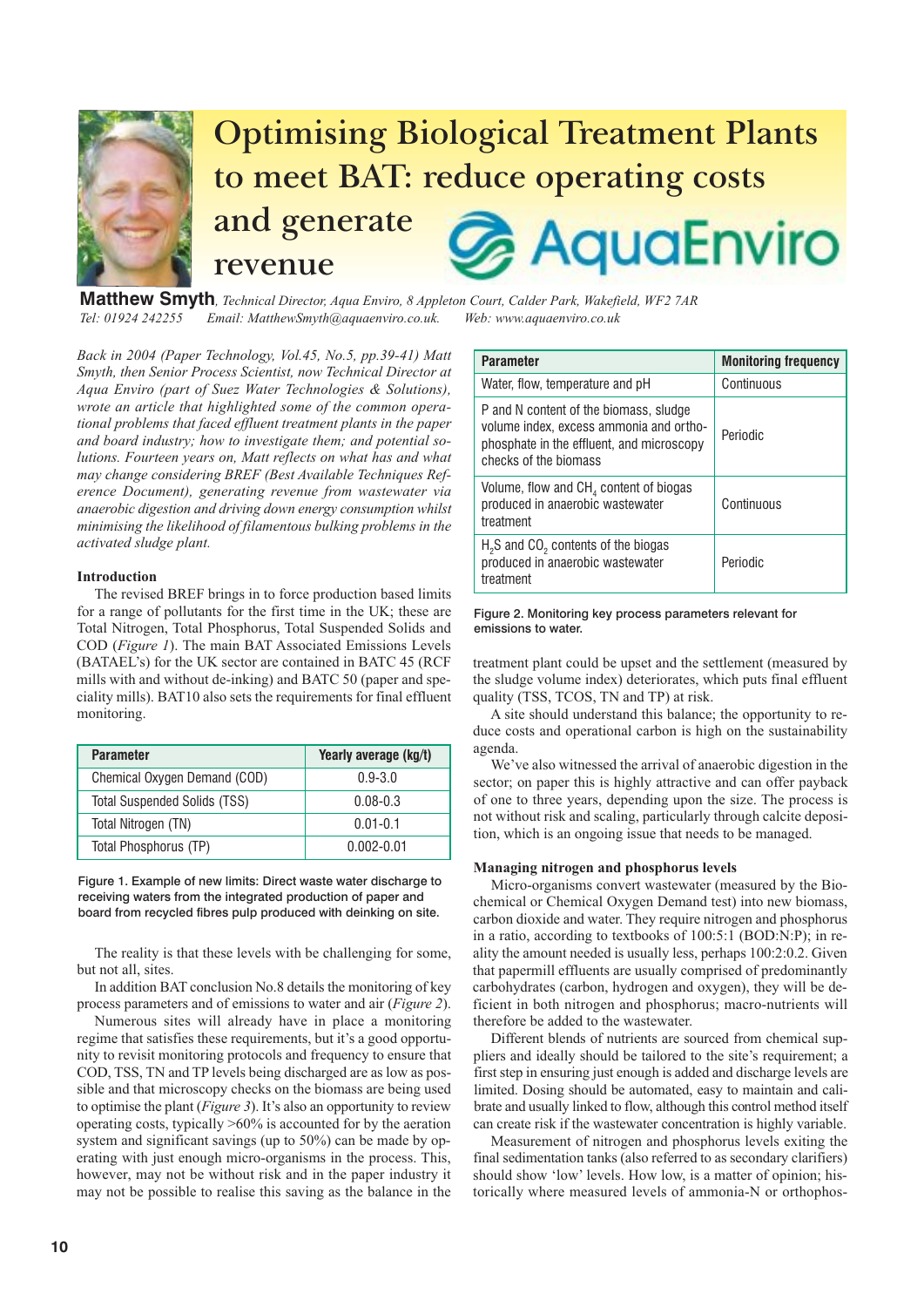

Figure 3. Filaments, which look like string, under the microscope (top left), a spilling blanket from the final clarifier (top right) and an ideal sludge with few filaments and a nematode worm (below).

phate-P drop below 1 or 0.5 mg/l a site will choose to increase the dose rate. Nutrient deficiency is a risk; too little and the competitive advantage in the aeration basin can swing towards filamentous organisms, that cause poor settlement.

In the drive towards lower discharge levels, a greater understanding of the fractions/forms of nitrogen (*Figure 4*) and phosphorus is required.

By way of example a site may contain forms of nitrogen that are unbiodegradable and these will pass through the biological treatment process; the site's discharge levels may therefore look 'high'. Or a site may see 'low' ammonia-N levels and increase the nutrient dose, but without also measuring nitrate-N levels, the process of nitrification (the conversion of ammonia to nitrite

and then nitrate) may be taking place. Analysis and optimisation of nutrient dosing levels therefore requires more than ammonia analysis alone. The good news is that these different compounds can be measured and usually just require additional reagents for a spectrophotometer and time.

With BATAEL's and tighter production based limits coming into force it's the perfect time to review monitoring regimes, trigger levels and standard operating procedures for nutrient dosing. Fractionation of the wastewater will also help operators to understand and quantify what concentration levels for COD and Total Suspended Solids is possible for the current effluent treatment plant, which is an important step when developing investment scenarios.



Figure 4. Nitrogen fractionation helps a site to understand how low it can go with discharge levels. The same approach can be adopted for total suspended solids, phosphorus and COD.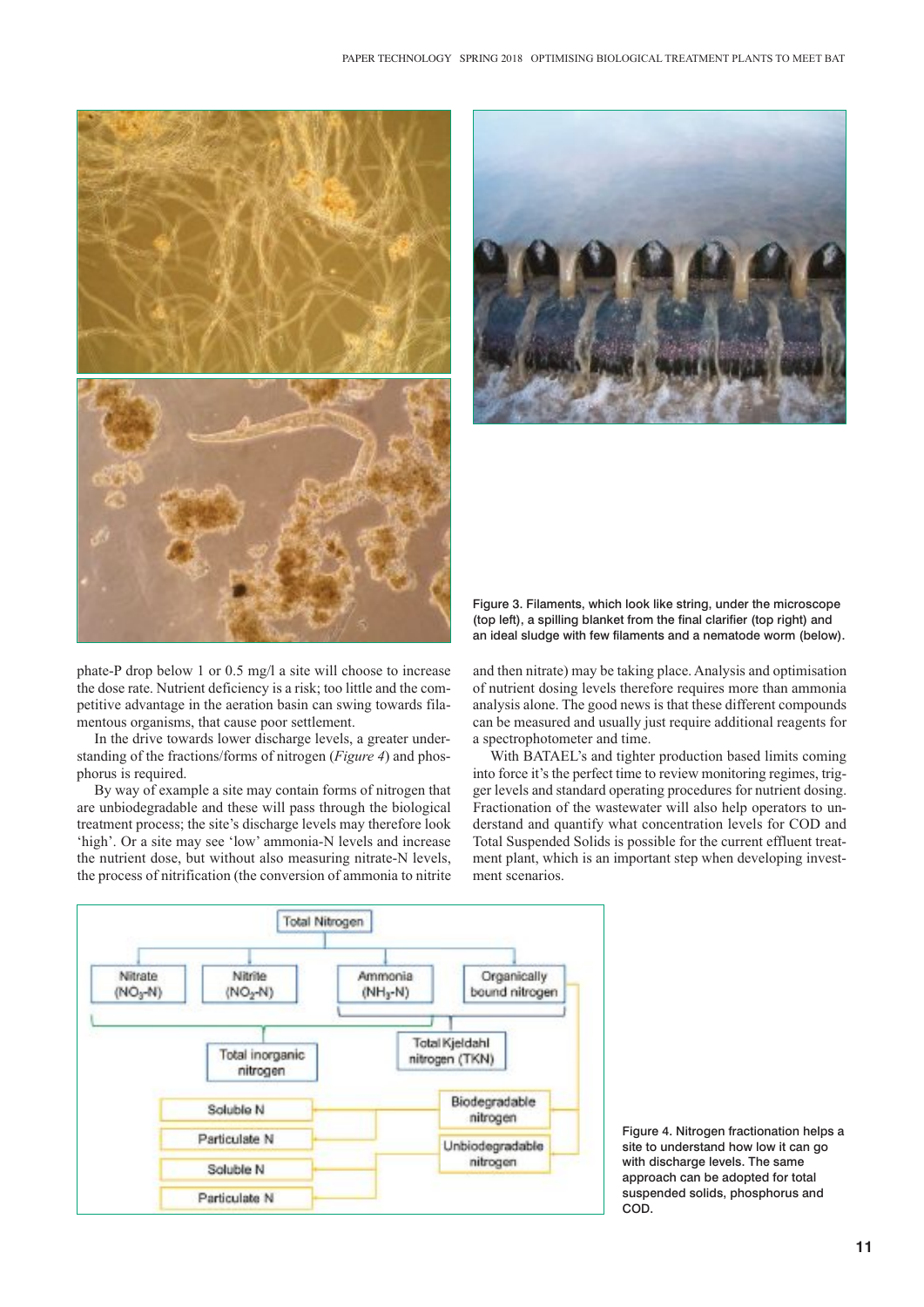#### **Driving down the cost of aeration**

For paper mill effluents that have a low influent nitrogen concentration, oxygen is required to:

- - Convert BOD (or readily biodegradable COD) into new biomass, and
- - Meet the breathing requirement of the micro-organisms, termed the endogenous respiration rate

To remove the pollutants from the wastewater sufficient micro-organisms are required and it is the operator's role to control the quantity; this is measured by the term, sludge age. The sludge age is easy to determine – simply calculate the mass of organisms in the aeration basin (volume multiplied by concentration) and divide by the mass wasted/removed (volume multiplied by concentration) each day, to provide a measure of anywhere between 3 and 30 days. In this example the site at thirty days is holding ten times as much biomass than the site at three days; accordingly the breathing requirement and cost of providing oxygen to meet the endogenous respiration is tenfold. And so, the question is asked:

## '*What is the right sludge age for my plant?'*

In terms of treatment and meeting consent, three days is enough for mill effluents. Operators only require longer when there is a need to biologically remove nitrogen; this is common practice in the domestic wastewater industry. However, there are many sites that choose to operate at longer sludge ages and often this is because they have found and proven that sludge settlement rates and overall robustness of the plant is improved. It's therefore an advantage if a site has the flexibility and capacity to vary its sludge age – some do and some do not. Where the flexibility is not present this can be where a site turns to chemical dosing to aid settlement rates, which can be effective, but only against certain bacteria (Type 021N and *Thiothrix*). Chemical dosing, with polymer or hypochlorite, should be tested rigorously at bench scale with jar testing, settlement tests, final effluent analysis and microscopy to minimise the risks of over dosing and to get the optimum (*Figure 5*).

In assessing energy consumption and the optimum operating mixed liquor suspended solids concentration (determined by the sludge), temperature in the activated sludge plant must also be understood. The rate at which the aerobic bacteria breathe doubles for every 10°C rise, up to approximately 30°C. Plants operating at >30°C may therefore find that 80% of the oxygen they are providing and paying for is simply meeting the breathing requirements of the bugs, especially if the sludge age is long.

With BATAEL's, it's the perfect time to review your sludge age, how this affects settlement rates and the cost of aeration; there may be significant savings.

## **The opportunity for anaerobic digestion**

Anaerobic digestion is the conversion of organics into biogas (largely methane and carbon dioxide) in the absence of oxygen. The methane produced from the mill effluent is a source of renewable energy and the biogas produced may be eligible for fiscal incentives, which include the Renewable Heat Incentive and the Feed-in-Tariff. The value of the biogas or the electricity produced through a combined heat and power engine can be used to displace energy used by the site or exported to grid.

One of the main costs associated with digestion is the heat required to achieve mesophilic temperatures, 30-40°C. Often papermill effluent will fall within this range and so the cost is largely avoided. In terms of revenue potential, each tonne of COD converted to methane produces 350m3 at standard temperature and pressure, equivalent to 3.49MWh. A site producing 10 tonnes of COD a day could in theory produce up to 35MWh a day. How much is actually produced will depend upon the nature of the COD; here fractionation (as with nitrogen and phosphorus) and biochemical methane potential testing is required to estimate accurately. Typically, a site may hope to remove 70-80% of the COD load by AD, which means that a downstream aerobic treatment plant is required to 'polish' the effluent to meet its consent to watercourse. A mill embarking on a digestion project should therefore consider replacing or upgrading the aerobic treatment plant to cope with generally lower levels of pollutants, but also design in the flexibility to take additional load when the anaerobic digestion plant is offline or '*unwell'.* Far too often, across all industries, the ability to bring online or take offline unit treatment processes is removed at the value engineering stage and this restricts the operators' options in difficult times.

The '*health*' of a digester is defined by the temperature, the pH, the level of volatile fatty acids and alkalinity present as well as biogas quality and volume; indeed the monitoring requirements of operation are numerous and should be fully accounted for. In addition, the digester needs to hold anaerobic micro-or-



Figure 5. Rising sludge (left) indicative of denitrification or overdosing polymer, the Stirred Sludge Volume Index test (middle) and Thiothrix filament with i) Sulphur inclusions and ii) snapped following hypochlorite dosing.